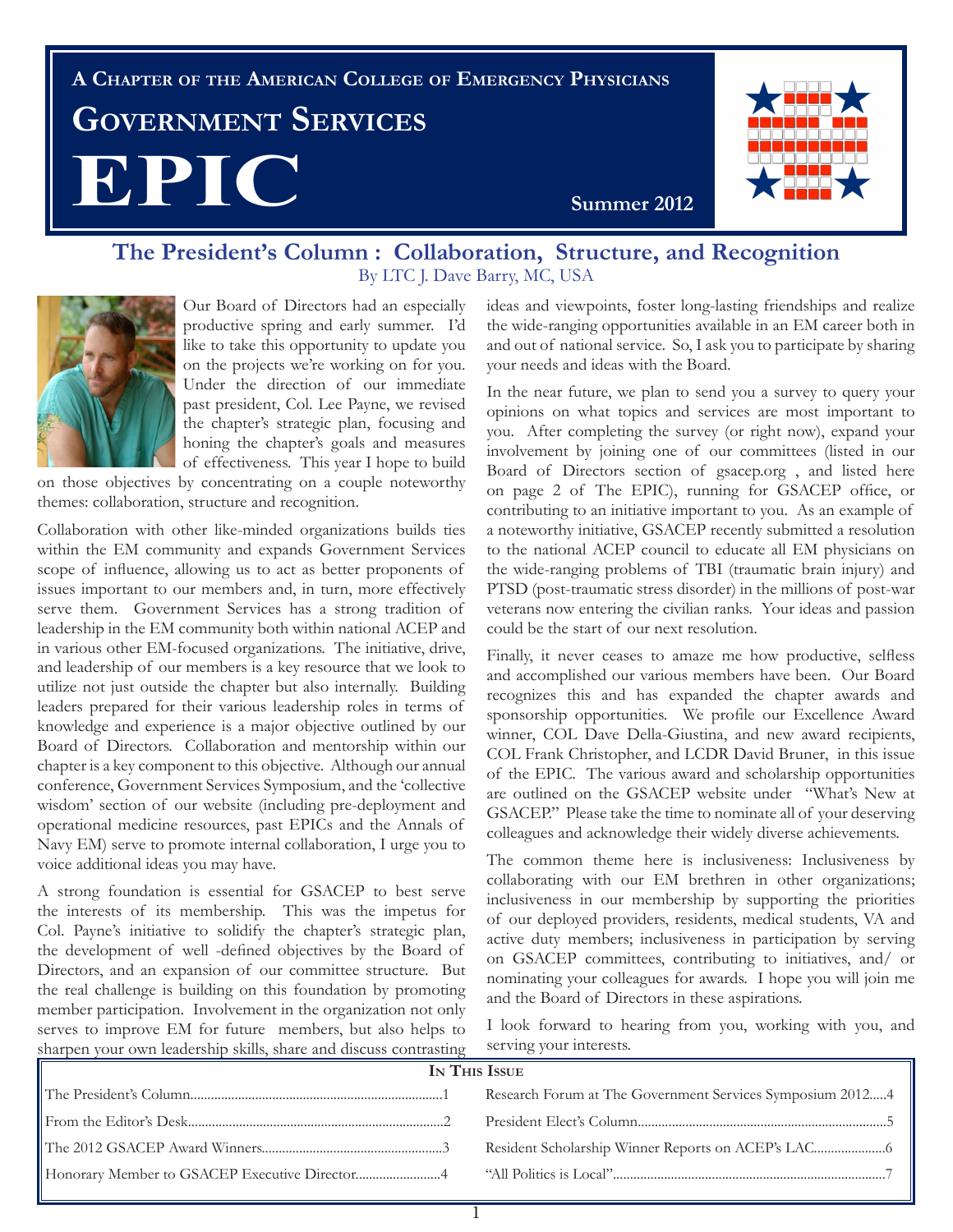#### **GSACEP at Scientific Assembly 2012**

**Tuesday, October 9, 0900-1100** Location: Embassy Suites, Creston Salon A, 3rd Floor GSACEP Board of Directors Meeting All members invited.

#### **Tuesday, October 9, 2000-2200**

GSACEP 35th Anniversary Celebration & Honoring ACEP Council Speaker COL Marco Coppola DO, FACEP Denver Museum of Art RSVP required. Look for formal notice in the mail in August

# **From the Editor's Desk** MAJ Rachel Villacorta-Lyew, MC, USA

Happy Summer to you and welcome to another edition of the GSACEP EPIC! A tremendous amount has happened since our last edition. In this issue are highlights from two outstanding organizational events- The Government Services Symposium, April, 2012, and the ACEP Leadership and Advocacy Conference, May, 2012. GSS 2012, at beautiful Squaw Valley, had excellent educational lectures, networking opportunities, and occasions for recognizing members within our organization for advancing emergency medicine.

The national Leadership and Advocacy Conference is always an energizing event where the movers and shakers of emergency medicine and anyone with a story to share about something they'd like to change about our healthcare system interact with the policy makers of our government. Check out a couple of new perspectives by our scholarship winners.

On the horizon in October 2012, is the ACEP's national Council meeting and their academic Scientific Assembly in Denver. Our chapter will be sponsoring and presenting a resolution to the

national assembly called the Joining Forces Roundtable to promote the recognition and treatment of the increasing population of veterans. Any ACEP member is welcome to take part in the council proceedings up to the voting process. It is an impressive process that takes place prior to the Scientific Assembly. As always, the lectures at Scientific Assembly are fantastic. Also of note, the GSACEP chapter is celebrating its 35th anniversary. Be on the lookout for an invitation to our reception and network with your fellow GSACEP members!

Lastly, I'd like to encourage fellow members to get more involved in the committees of our chapter which include membership, communications and education. This organization exists for its members and it's the members who drive the activities of the organization. The time commitment is variable, but your involvement is vital to have an effective Government Services Chapter. Contact a committee chair for more information!

Enjoy this edition of EPIC!

#### **GSACEP**

328 Eighth Ave, Suite 142 New York NY 10001 Phone 877-531-3044 Fax: 866-277-8620 www.gsacep.org

**President**  LTC J. Dave Barry, MD, FACEP james.barry@med.navy.mil

**President Elect**  Col Christopher Scharenbrock, MD, FACEP christopher.scharenbrock@us.af.mil

**Immediate Past President** Col Lee Payne, MD, MBA, FACEP, **FACHE** Lee. Payne@pentagon.af.mil

**Sec-Treasurer** David S. McClellan, MD, FACEP dsmcclella@aol.com

#### **Councillors**

LTC Robert Gerhardt, MD, MPH, FACEP CDR Lanny Littlejohn MD CPT Cameron Olderog, MD Gillian Schmitz, MD, FACEP MAJ Rachel Villacorta-Lyew MD, FACEP

**Awards Committee** Col Christopher Scharenbrock, MD, FACEP, Chair

**Communications Committee** MAJ Torree McGowan, MD Webmaster torree@zoho.com MAJ Rachel Villacorta-Lyew, MD, FACEP, EPIC Editor , rvillacorta10@gmail.com

**Conference Committee** MAJ Rachel Villacorta-Lyew, MD, FACEP, Chair

**Membership Committee** Gillian Schmitz, MD, FACEP , Chair gillianmd@gmail.com

**Executive Director** Bernadette Carr gsacep@aol.com

*The opinions and assertions in this issue are solely those of the authors, or GSACEP, and are not necessarily those of the Department of Defense or any other US government agency.*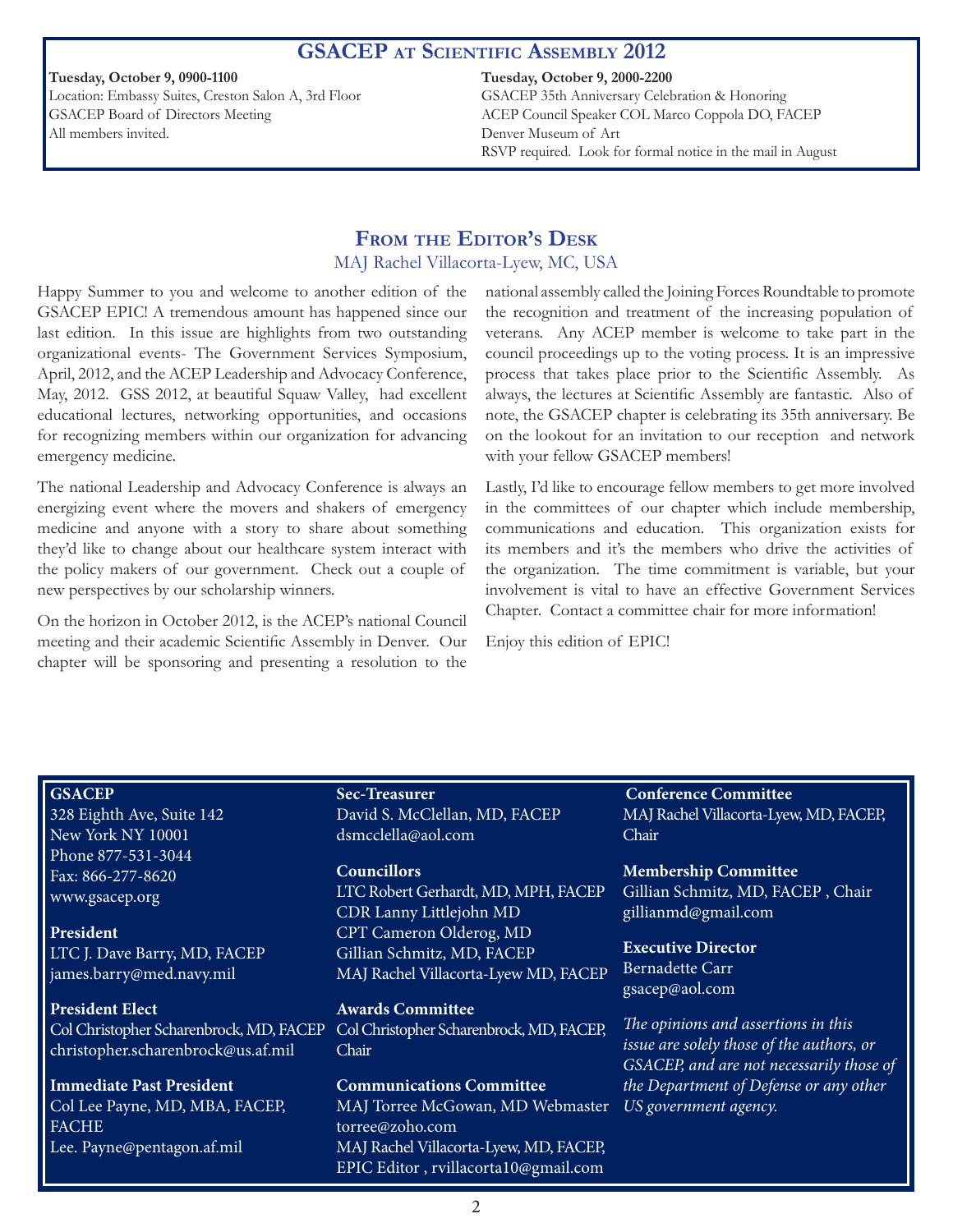# **The 2012 GSACEP Award Winners**



**COL David Della-Giustina, MD, FACEP, is the 2012 recipient of the Excellence in Military Emergency Medicine Award for lifetime contributions to Military Emergency Medicine.** COL Della-Giustina has been Chief of the emergency department at Madigan Army Medical Center (WA) for the past 10 years. COL Della-Giustina has also served as the program director for the Madigan- University of Washington Emergency Medicine Residency from 1998- 2003 and as the Emergency Medicine Consultant to the Army Surgeon General from 2002-2007. He was President of GSACEP from 1999-2000, and a Councillor for GSACEP from 2001 to 2004.

A graduate of the United States Military Academy, COL Della-Giustina received his MD education from the Uniformed Services University of the Health Sciences, and completed his emergency medicine residency

training at Madigan. He served as the Associate Program Director of the Emergency Medicine Residency and the Hospital and Departmental Research Director at Darnall Army Community Hospital, Ft. Hood, TX, from 1995 to 1998 before heading to Madigan.

In his distinguished career, COL Della-Giustina has deployed four times, with U.S. Special Operations Command, from 2004 to 2007, in Operation Iraqi Freedom and Operation Enduring Freedom. He received the Combat Medical Badge for providing patient care while under direct fire from the enemy in Iraq.

 At Madigan, COL Della-Giustina not only developed the residency program into one of the best and well-respected medical training programs in the Army and the military, but has promoted the evolution of the subspecialty fellowship programs within emergency medicine at Madigan and beyond. He played a major role in establishing the ultrasound fellowship at Madigan, and in solidifying it as a program of excellence. Furthermore, he utilized and applied military experience to advance wilderness medicine and has been integral in developing the wilderness medicine fellowship at Madigan.

COL Della-Giustina holds several university faculty appointments and is often an invited lecturer at GSACEP and at ACEP's Scientific Assembly on numerous occasions. COL Della-Giustina has published many peer-reviewed articles, and is a regular contributor to emergency medicine textbooks. He is a recipient of the 2004 Surgeon General's Physician Recognition Award for Lieutenant Colonel given annually to the most outstanding Lieutenant Colonel physician in the Army based on multiple areas (leadership, teaching, research, clinical, military) and of the 2002 American College of Emergency Physicians National Faculty Teaching Award given annually to 10 physicians for outstanding teaching in emergency medicine.

After 25 years of military service and a medical career demonstrating contributions in the multiple facets of emergency medicine spanning clinical, academic, and leadership excellence, it is an honor to present COL Della-Giustina with the Excellence in Military Emergency Medicine Award.



**COL Frank Christopher, MD, is the first recipient of the GSACEP Medical Director Leadership Award for his contributions to the emergency department.** COL Christopher has been Chief of the Department of Emergency Medicine and recently transitioned to Deputy Commander for Clinical Services at Womack Army Medical Center, Ft Bragg, NC. Prior to taking this position, COL Christopher was the first physician to command a battalion in combat since Vietnam.

Through his leadership, WAMC's emergency department has accomplished much. It has increased its critical care capacity while reducing the time to provider and overall length of stay for all patients. He was involved in expanding the WAMC ambulance services to meet the needs of a growing military installation. Under his leadership, the department pioneered the model Sexual Assault Nurse Examiner (SANE) program in the

Army for their capability to perform forensic exams, having been profiled in the AMEDD Mercury newsletter and The Paraglide. COL Christopher also established the presence of a licensed clinical social worker and the DEM after-hours pharmacy to enhance quality of care for their patients.

COL Christopher established a committee overseeing medical, nursing, and EMT training at all levels which includes a monthly interdepartmental Grand Rounds program attracting speakers of national recognition and averaging over 100 attendees per month. COL Christopher facilitated WAMC joining the Mid Carolina Trauma Regional Advisory Committee, improving cross-jurisdiction and interfacility treatment (and protocols) for trauma patients across the spectrum of injuries. As part of this consortium, WAMC is setting conditions for future establishment as a Level 3 regional trauma center. COL Christopher established the WAMC Department of Emergency Medicine as an educational experience for community emergency medicine at a high volume military treatment facility with a large troop and family population for PGY-3 EM residents at other military programs.

COL Christopher's extraordinary leadership manifests itself in other ways through operational medicine. He is the creator of the in-theater (Iraq) military premedical training centers (winning the Surgeon General's Excalibur Award) and co-creator of the Army Medical Simulation Training Center concept; providing sustainment training for pre-hospital care personnel across the Army.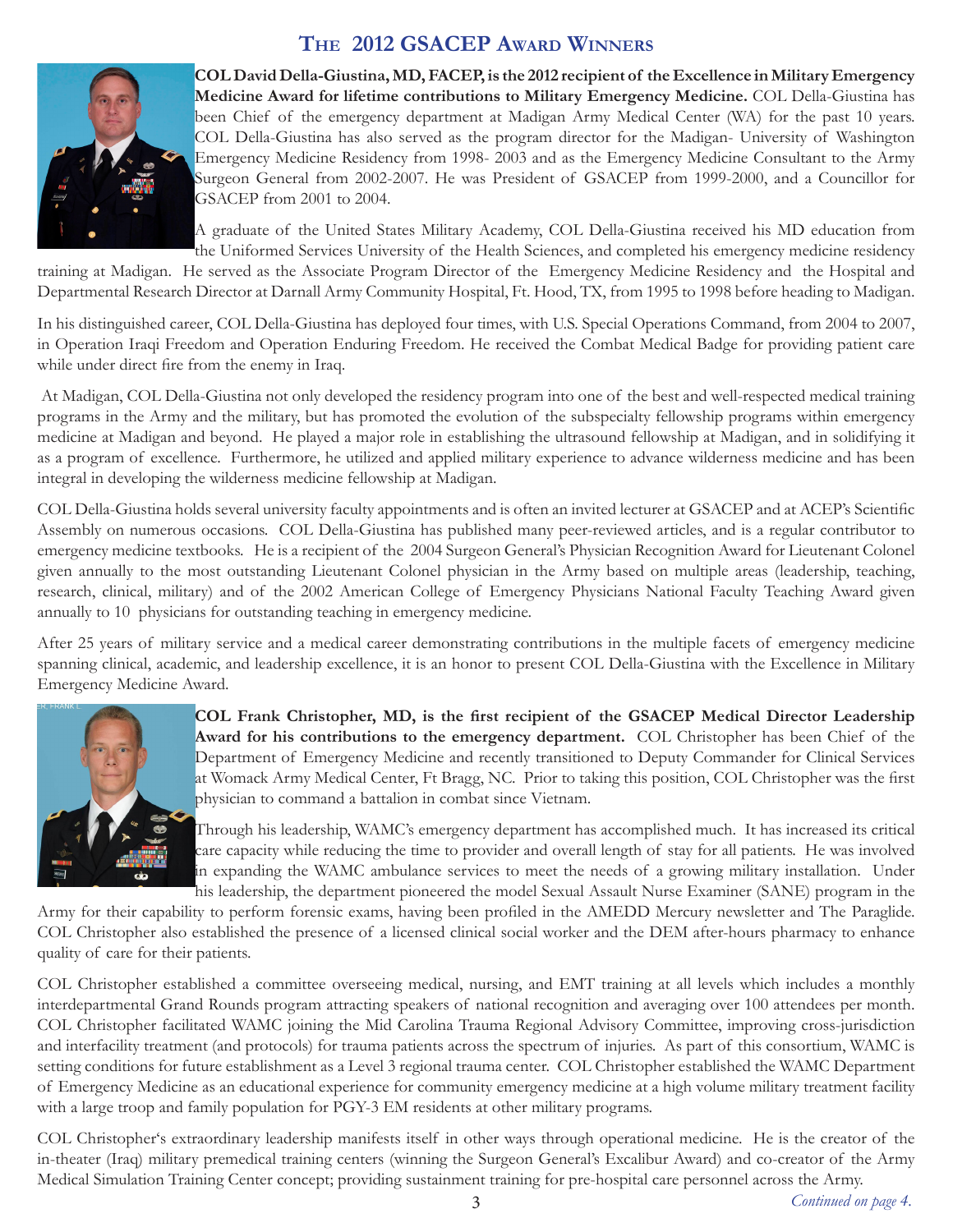

**LCDR David Bruner, MD, is the first recipient of the GSACEP Rising Star Award presented to a young physician who displays exceptional service to GSACEP and leadership to the field of Emergency Medicine.** 

LCDR Bruner merited this award for many reasons. Recognized as a leader by his peers, he was Chief Resident at Naval Medical Center- Portsmouth in 2008-09 and recipient of the Resident's Attending choice for Junior in both 2010 and 2011.

In addition to his role as Assistant Program Director for Curriculum Development at NMC, Portsmouth's Emergency Medicine Residency Program, he has strong research and writing experience. He has been published in a number of emergency medicine journals and served as a reviewer for several journals. LCDR

Bruner is Editor-in-Chief of the Annals of Navy Emergency Medicine and has held that position since 2009.

For the last several years, he has participated as faculty at GSACEP's annual conference, and served this year on the Planning Committee. At national ACEP, Dr. Bruner served on the ACEP Education Committee from 2010-11. He was named Distinguished Fellow in the ACEP Teaching Fellowship program in 2010.

**Honorary Membership**



Please congratulate our Government Services Chapter's very own executive director, Ms. Bernadette Carr, for her recognition and award as an Honorary Member of the American College of Emergency Physicians.

Ms. Carr single-handedly leads the most geographically diverse chapter within ACEP with remarkable passion, dedication,

and humble selfless service. During her 15 year tenure, the chapter has more than doubled its membership from 447 to over 914 members across the globe in varied government services. In addition to the geographical diversity of the chapter membership, there remains the constant challenge of member turnover and the repeating challenge of developing future leaders from an often junior pool of emergency physicians as members transition out of the military. Bernie is the glue and corporate

knowledge that not just holds the chapter together but has propelled the chapter into being a leader within ACEP. Under her guidance, more chapter members have risen to the highest levels of ACEP leadership as well as expanded their involvement in ACEP committees and Council activities. In addition, the chapter is financially solvent and secure which has been tested to extremes during the past decade of war during which many of the members have prominently served and continue to serve. Under Ms. Carr's leadership, the role of emergency medicine within the military and VA has strengthened due to activities and partnerships within GSACEP and ACEP. In addition she has selflessly served on ACEP Committees and Task Forces, namely National Chapter Relations, Membership, Public Relations, and the Chapter Executives Task Force .

Thank you Bernie for all that you have done on behalf of GSACEP and its members.

# **Research Forum at The Government Services Symposium 2012**

Here are the results of the Research Forum at The Government Services Symposium 2012:

#### **Best Resident Poster: LCDR Elliott Ross - NMCSD**

Title: Portable Pulse Oximetry vs. Arterial Blood Gas Analysis in a Field Environment at Altitude

#### **Best Staff Poster: CPT Jason Heiner - SAMMC**

Title: Clinical effects and antivenom use for snakebite victims treated at 3 U.S. hospitals in Afghanistan

#### **Best Resident Oral Presentation: LCDR Joe Kotora - NMCP**

Title: Comparison of 3 commercially available vented chest seals for prevention of tension pneumothorax in a communicating pneumothorax porcine model

#### **Best Staff Oral Presentation: Gillian Schmitz - UCSD**

Title: Primary vs. secondary closure of cutaneous abscesses in the ED: a RCT

# **Winner of the New Speakers Forum**

LT Luke Day, MC, USN: Medical Decision-Making and Error in Medicine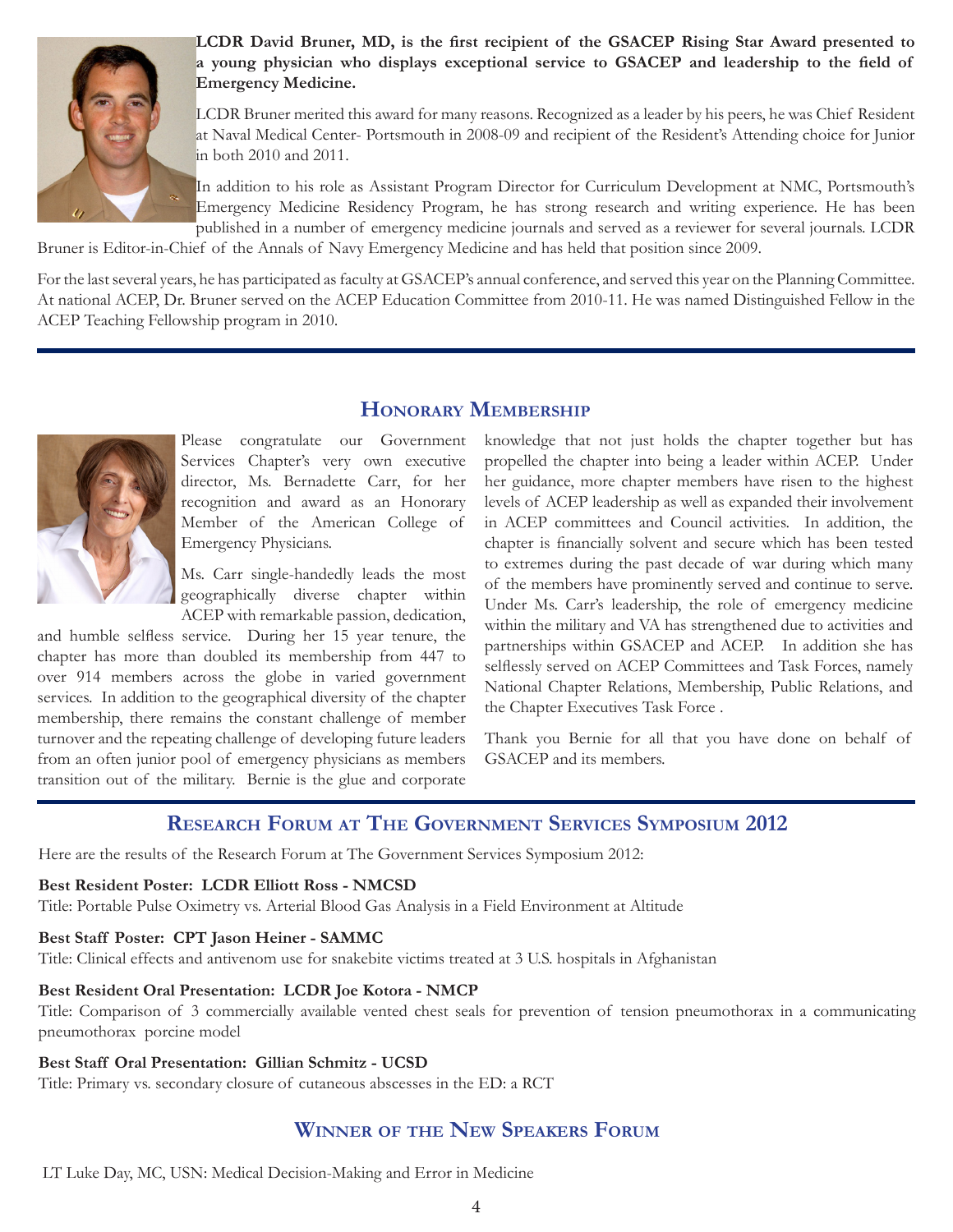

# **President Elect's Column** By Col Christopher Scharenbrock, USAF, MC

What a great honor to be selected as the Presidentelect for Government Services Chapter of the American College of Emergency Physicians. So many outstanding individuals who have been a part of this organization and I believe that we have a truly noble purpose as physicians who take care of our nation's treasures -- the men and woman who have signed on the

dotted line to defend our great country.

I was working a recent shift in the Emergency Department here at Travis Air Force Base in sunny northern California. I was covering the urgent care shift seeing countless kids with colds, minor injuries, retirees who couldn't get appointments. There was the occasional immediate gratification case that attracted me to the specialty -- like the two year old girl with a Nursemaid's whose eyes lit up the moment she realized her radial head was reduced. The next patient though wasn't promising to be as easy: a 45 year old Veteran Affairs patient with hip pain who the triage nurse was saying was demanding an MRI.

In my opinion he didn't need an MRI -- but he needed a doctor. A quick review of his chart revealed that he had been medically retired from the Army as a corporal, most likely because of his diagnosis of bipolar disorder. Further review of pharmacy records showed he was supposed to be on a multitude of medications including Lithium which he was clearly not taking.

As I stepped into the room, I encountered a mountain of a man (at least fifty pounds bigger than me) in relatively good shape who was none too happy. He had managed to go to three other civilian hospitals that day for his hip pain that had been worsening over several weeks and received what sounded like cursory evaluations, one plain film, and a recommendation to see an Orthopedics doctor and get an MRI.

He'd called to set those appointments up and lacking insurance was at least per his recollection told "No". His prescriptions for pain medications were unfilled as he said he didn't have the money to fill them, though he also mentioned later in the interview that he smoked two grams of marijuana per day (No doubt homegrown; this is California, after all).

He had taken the names of all the providers he had seen and mentioned his plans to report them to the state medical board. So, in summary; a non-compliant veteran bounced from hospital to hospital, claiming he couldn't get into the VA, imposing and unhappy.

Well…what a great case! I think he was surprised when I listened to his story, put him in a gown and actually examined his hip. He was point tender on the posterior margin of the greater trochanter, exacerbated by internal and external rotation. His hip otherwise ranged well, and was afebrile. Plain films looked fine, and I told him he had greater trochanteric bursitis and that we could try injecting it.

I did wimp out and order CBC, CRP, and ESR which, of course, were normal. I talked with the Ortho PA on-call about the case to make sure they had no problem with me doing the case. After a sterile prep, I put 10mg Decadron with 2.5 cc of one percent Lidocaine into the bursa with complete relief of his pain within about 30 seconds.

He left the department practically skipping (a scary thought -- of course I recommended that he should still see his PCM since a little Lithium in his diet might be for the greater good).

As I reflect on the case, I was wondering what other stories this gentleman might have. Was he like the reserve Army sergeant who was generally considered a screw-up, but was the gunner for my HMMVV that put a 50 caliber round directly in the center of the engine of a vehicle careening toward our convoy stopping a potential suicide bomber?

The past decade of war has produced millions of veterans who will need our care. TBI, PTSD, Wounded Warriors have become the new lexicon. I wonder what we as federal emergency physicians can do to better take care of veterans like this one.

I can guarantee that he will be a customer for life in our department -- he'll someday have an even greater malady, no doubt an EP down the road will gain a currency case. Not all military hospitals have memorandums of understanding to take care of veterans. The arrangement here at DGMC allows the VA to reimburse DGMC for the care provided (75 percent CMAC), allowing the hospital to hire additional VA staff to help us take care of their patients. Other regions of the country may have ample VA hospitals to take care of their patients, but I have to wonder why so few board certified Emergency Medicine physicians are employed in the VA healthcare system? And what a great transition for the military EM physician who has either served a career in the military or for various reasons will separate when their commitment is up to be able to find a great job in a VA facility.

I think that's where we need to go: our nation's veterans as well as our retirees, soldiers, sailors, and airmen and their families have sacrificed and they deserve the very best.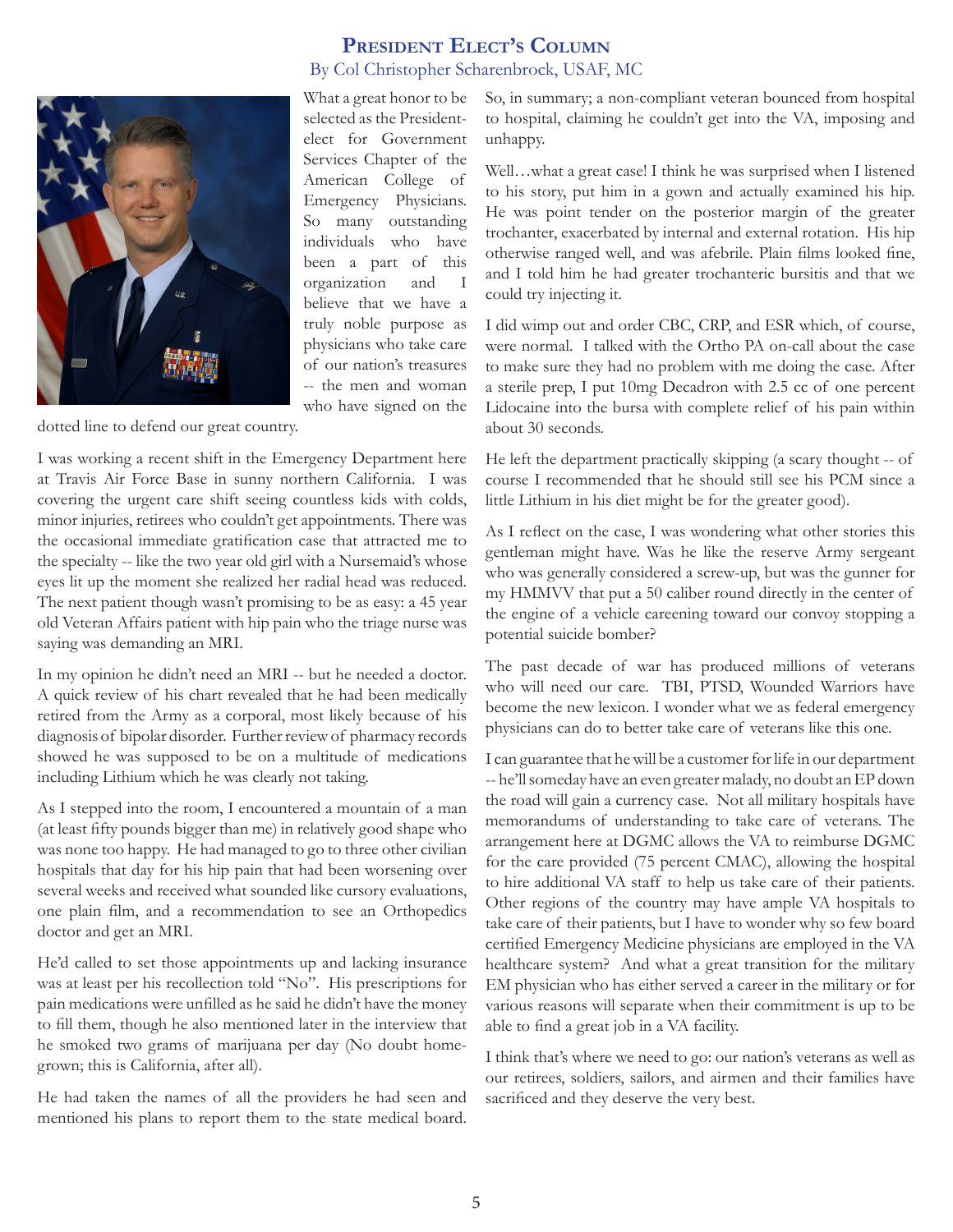# **Resident Scholarship Winner Reports on ACEP's LAC**

By Capt Katherine Racicot, USAF, MC

This past May, I attended the ACEP Annual Leadership and Advocacy Conference in Washington, DC as one of the GSACEP resident scholarship recipients. First, I would like to thank the leadership of GSACEP for your help in providing me with this wonderful opportunity. The Leadership and Advocacy conference is one of ACEP's most popular events, second only to the yearly Scientific Assembly. The goal of the conference is twofold, with a focus on creating effective leaders as well as teaching participants how to advocate for our specialty at the local, state, and national level. Although there were many "veteran" attendees, 25% of the attendees were residents, and there were many other first-timers who, like me, were totally new to the policy side of emergency medicine.

The first day of the conference was devoted specifically to firsttimers like myself and involved several lectures on introduction to advocacy and current issues in healthcare, as well as group sessions on how to deliver powerful presentations. The second day was devoted to issues facing the specialty, such as liability reform, changes in Medicaid reimbursement, and consequences of the Affordable Care Act. One of the highlights of this day was a presentation from an alumnus of my residency at Wright State, Dr. Nathaniel Schlicher, who was instrumental in successfully advocating for a halt to the Washington State zero-tolerance Medicaid emergency payment policy. Had this law gone into effect, it would have denied Medicaid payment for ED care given to patients diagnosed with one of about 500 conditions deemed by the state to be "non-urgent." Dr. Schlicher and the Washington state chapter of ACEP were able to advocate for their patients and make policymakers recognize that this law violated the "prudent layperson" standard, i.e. the public should not be expected to be able to recognize what is and what is not an emergency. This presentation inspired me by showing how someone who seemed not all that different from me, someone new to advocacy and policy-making, was able to make a difference on a state level, simply by standing up for what he knew was the right thing for his patients.

Feeling ready to tackle the issues, we set off to a day of meetings on Capitol Hill with various legislative representatives. Along with a group from Ohio ACEP, I met with the Legislative Directors for Senator Rob Portman and for Congressman Mike Turner, from my district in Dayton, Ohio. I was nervous going into these meetings, but I quickly learned that just like anyone else who I talk to about my job, these legislators responded to my stories about my patients. One of the issues we discussed was the abundance of new synthetic drugs, such as "bath salts." The house has already approved H.R 1254 (Synthetic Drug Control Act of 2011), and three similar bills have been proposed in the senate (S. 409, S. 605, and S. 839). I believe that talking about patients I have seen who have suffered serious morbidity and even mortality from these drugs helped the issue stick in the policy-makers' minds and helped show a more human side to a potentially dry piece of legislation. In a similar vein, we discussed the growing shortages of critical emergency department drugs. As emergency medicine physicians, we witness firsthand the consequences that can result for our patients when we are faced with drug shortages. Again, I felt that telling stories of the patient I needed to intubate with no etomidate or succinylcholine or the patient with a hypertensive emergency who I couldn't treat with labetalol secondary to a drug shortage helped drive the issue home. Congress is currently considering a House and Senate version of drug/device user fee legislation that includes measures which would require drug manufacturers to report any potential shortage to the FDA. If the FDA has this information in a timely manner, it will hopefully be able to work with other manufacturers to produce the drug or to reallocate resources to ensure the right drugs are in the ER when we need them.

 Actually going to Capitol Hill and meeting with people from the legislature solidified many of the lessons of the conference. I learned how important it is to clearly communicate my message and to make information both easily understandable and memorable when interacting with staffers who meet with hundreds of constituents per day. One of the biggest things I took away from this conference is both how easy and how rewarding it is to become involved in emergency medicine advocacy. I would encourage both residents and attending physicians to not only stay active in GSACEP but to also make contact with their state ACEP chapter. There are many resources on the ACEP website, such as the 911 Network and NEMPAC, ACEP's political action committee. There is truly no better advocate for the specialty of emergency medicine than an emergency medicine physician, and I thank GSACEP again for giving me this opportunity.